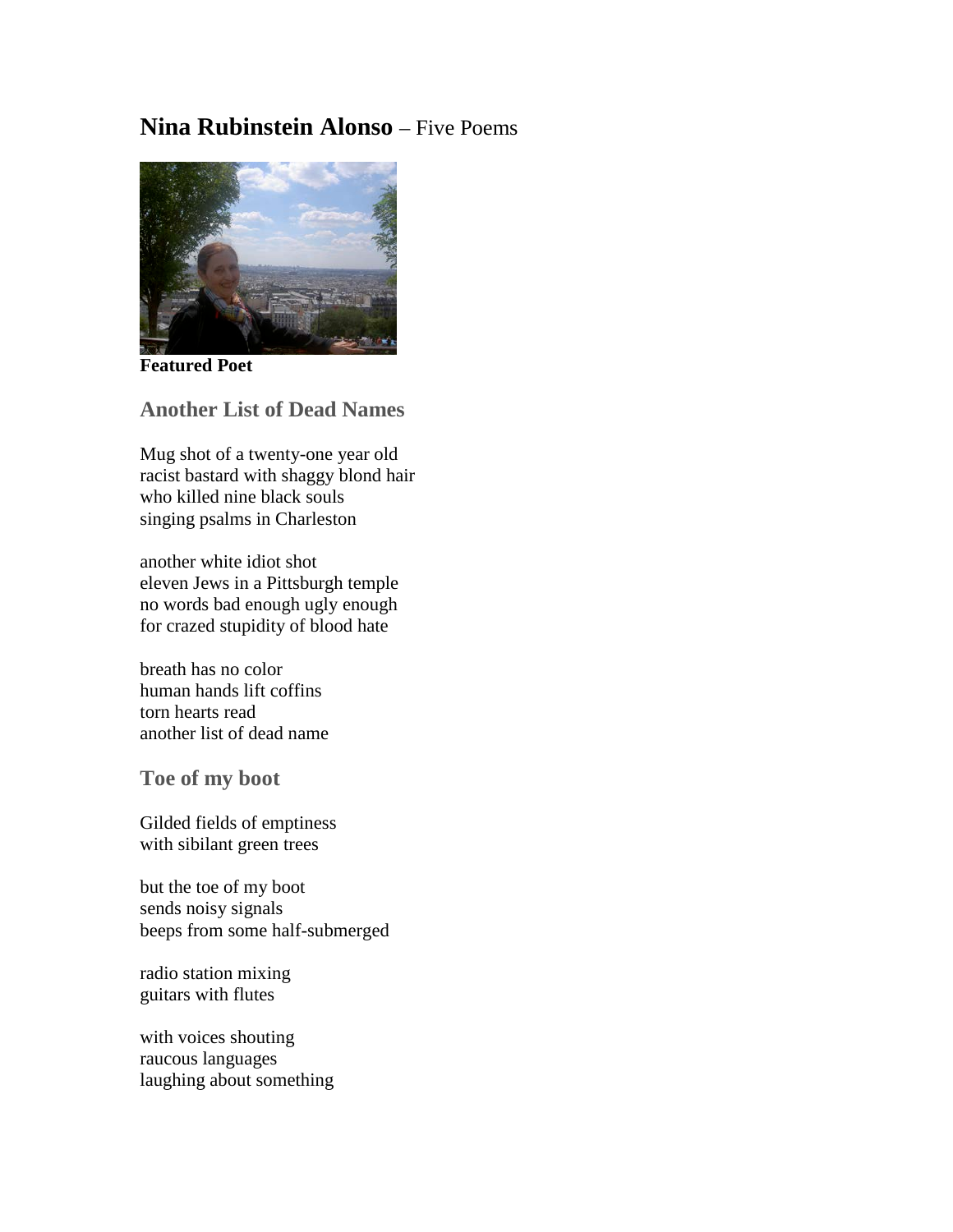I shake my foot tell it to shut up

stop spoiling calm grassy acres with stupid noise

but can't make it stop in fact it's louder

insisting I give attention to whatever I'm trying to submerge to forget

to bury so hard and deep it will never rise again.

## **Survive Surviving**

Stalks cracked and shredded salt stifling silent fields sodden failure to bloom

bones snapped roots ripped up twinges of movement stifled crushed marrow can't breathe

hate's blindness hate's power hate's energy pushing blood evil atrocity bears witness

struggling to lift broken souls maddened by violence searching strength in Jewish scars

raked raw across the heart nothing stops rising waters each night my river brims

mute blackness trying to soothe pain of those who who can't survive surviving.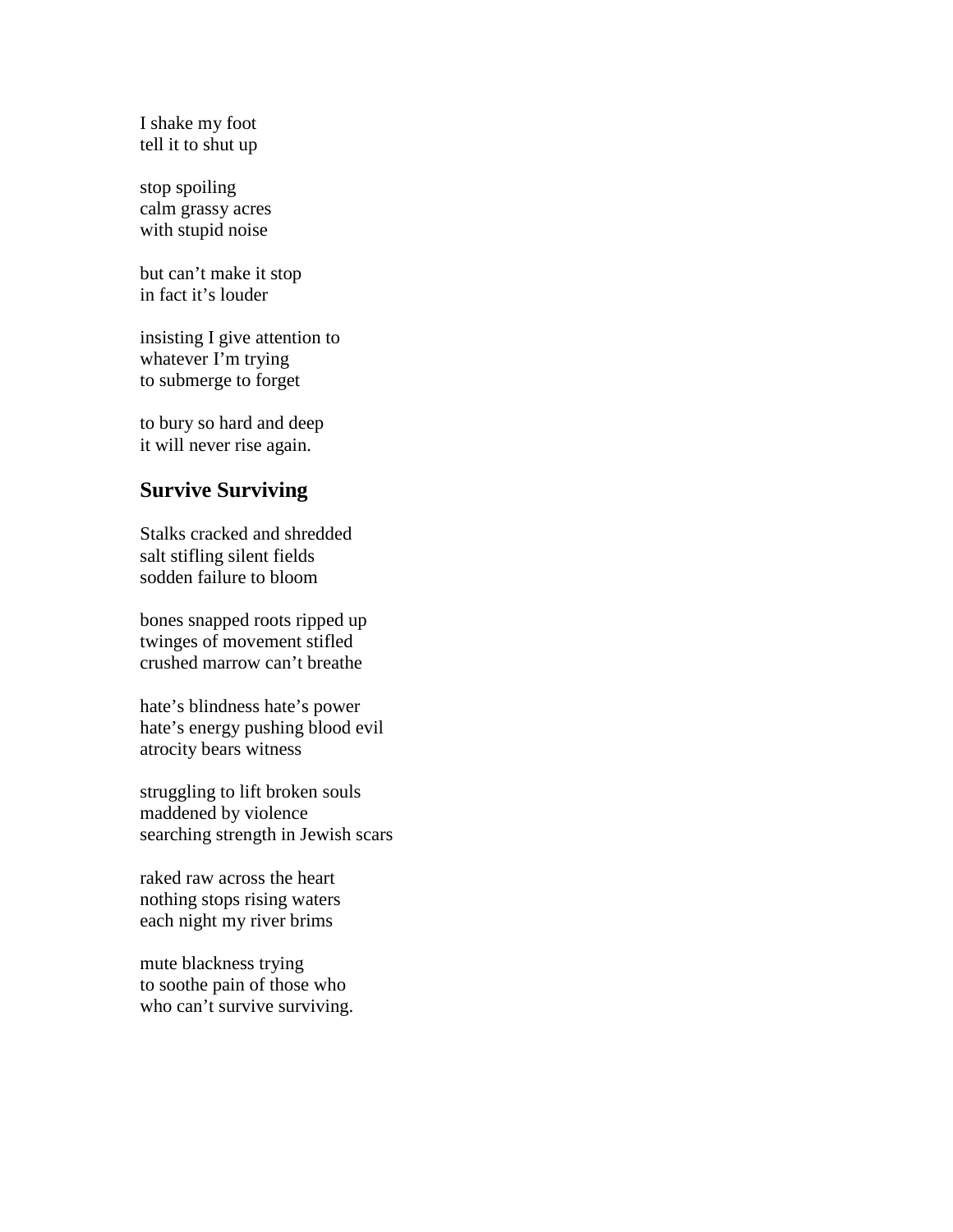## **Taking Selfies by the Mona Lisa**

Tourists pose grinning by the Mona Lisa flash bouncing off Da Vinci veiled by protective glass

light-shocked lady of sorrows can't blink can't accuse mortals on their way to the next room

maybe Caravaggio or the Winged Victory but I'm thinking Charlie Chaplin in Modern Times

workers rolling upside down on cog wheels coiled humans trapped by spiraling machines

how many multiplied snapshot clicks does it take to give me a headache while I search the cafeteria's

planchette of snacks for something to eat scan Michelin sip my modest cup of wine

but can't take Louvre off my list as I saw marble Diana pull an arrow from her quiver

take aim considering which target of violation to attack but what does seeing mean vibration

from ancient images beyond translation or comprehension huntress Diana winging arrows at miscreants

though I didn't steal a selfie with Mona Lisa at least I didn't do that.

## **Penis Sheath**

Who else would gift me a penis sheath brown snake-like

curving gourd with a woven zig-zag straw border and brown string

wrapping narrow hips of a naked man